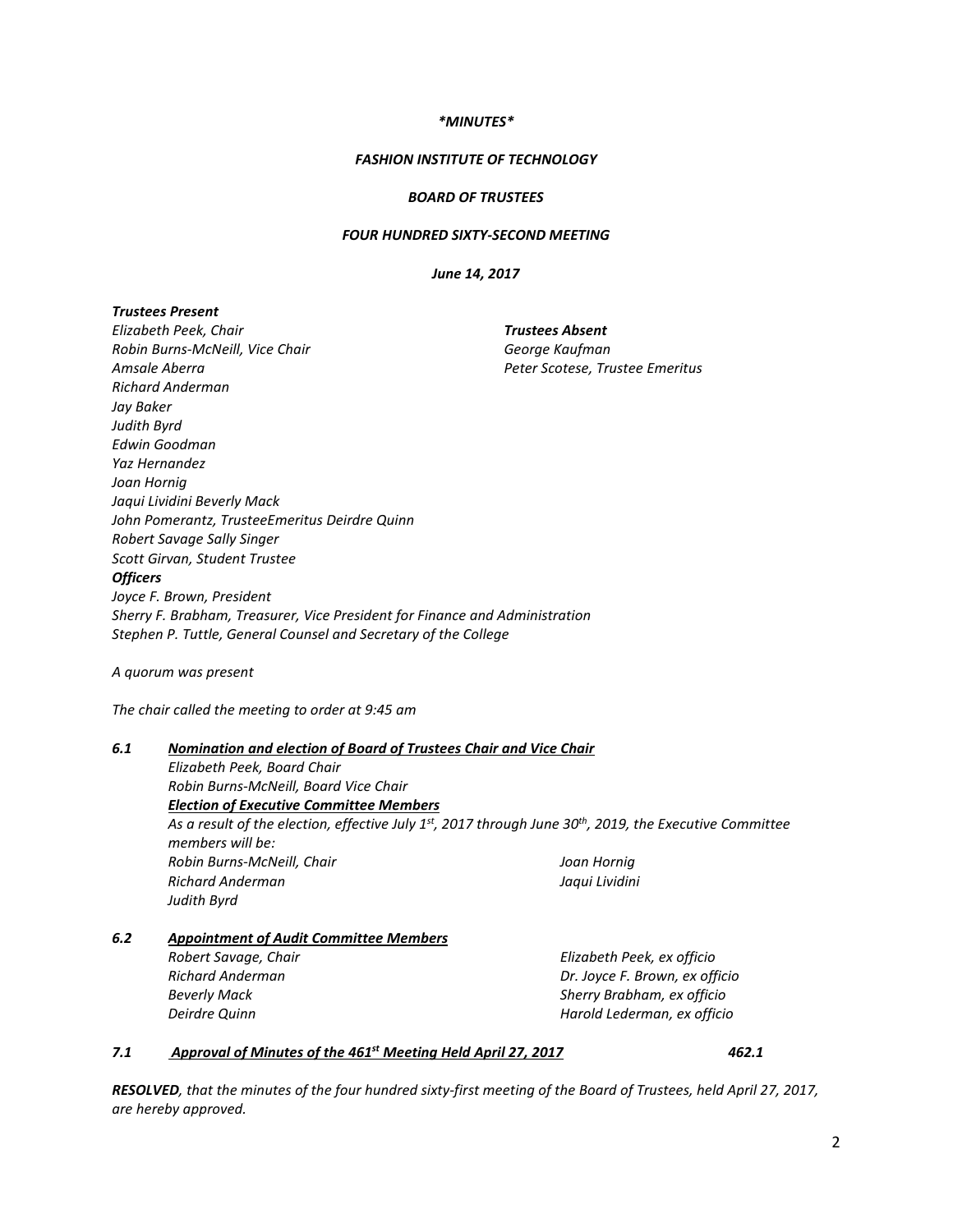# *7.2 Certificates of Permanent Tenure 462.2*

*RESOLVED, that Certificates of Permanent Tenure be issued to:*

| Nicole Bloomfield<br>Conservation<br><b>Technologist Conservation Laboratory</b><br>Tenure date: December 10, 2015 | William Hanauer, Jr.<br>Counselor Associate<br>Academic Advisement Center<br>Tenure date: December 16, 2015 |
|--------------------------------------------------------------------------------------------------------------------|-------------------------------------------------------------------------------------------------------------|
| Jordan Cook                                                                                                        | <b>Matthew Michaels</b>                                                                                     |
| <b>Project Coordinator</b>                                                                                         | Reference Assistant I                                                                                       |
| <b>Toy Design</b>                                                                                                  | <b>Gladys Marcus Library</b>                                                                                |
| Tenure date: May 19, 2017                                                                                          | Tenure date: May 1, 2017                                                                                    |

# *7.3 Tuition and Student Fees for Fiscal Year 2017-2018 462.3*

*RESOLVED that,forthe academic year 2017-2018, the following schedule of tuition and fees be implemented:*

| <b>Tuition</b>                                        |                 |                               |  |
|-------------------------------------------------------|-----------------|-------------------------------|--|
| Full-time – semester cost (Fall and Spring semesters) |                 |                               |  |
|                                                       | <b>Resident</b> | Non-resident                  |  |
| Lower division                                        | \$2,345         | \$7,035                       |  |
| <b>Upper division</b>                                 | \$3,335         | \$10,096                      |  |
| Graduate division                                     | \$5,603         | \$11,449                      |  |
| Part-time - per credit                                |                 |                               |  |
| Lower division                                        | \$195           | \$586                         |  |
| <b>Upper division</b>                                 | \$278           | \$841                         |  |
| Graduate division                                     | \$467           | \$954                         |  |
| <b>Student Fees</b>                                   |                 |                               |  |
| Application to Graduate Division                      | \$100           |                               |  |
| Duplicate Diploma                                     | \$10            |                               |  |
| <b>Graduate Studies Matriculation Fee:</b>            |                 |                               |  |
| Resident                                              | \$250           | per semester                  |  |
| Non-resident                                          | \$500           | per semester                  |  |
| <b>Health Insurance</b>                               | \$987.50        | per semester                  |  |
| <b>Health Services</b>                                | \$161.50        | per semester                  |  |
| I.D.CardReplacement                                   | \$25            | per occurrence<br>per course  |  |
| Laboratory                                            | \$10            |                               |  |
| Late Payment                                          | 1.5%            | per month on balance          |  |
| Late Registration                                     |                 |                               |  |
| Full-Time                                             | \$100           | per occurrence                |  |
| Part-Time                                             | \$50            | per occurrence                |  |
| Locker Rental                                         | \$10            | per semester                  |  |
| Fee for non-matriculated students                     |                 |                               |  |
| taking credit courses                                 | \$50            | first occurrence only         |  |
| Monthly Payment Plan                                  | \$25            | per semester                  |  |
| Late Payments                                         | \$25            | per occurrence (maximum of 2) |  |